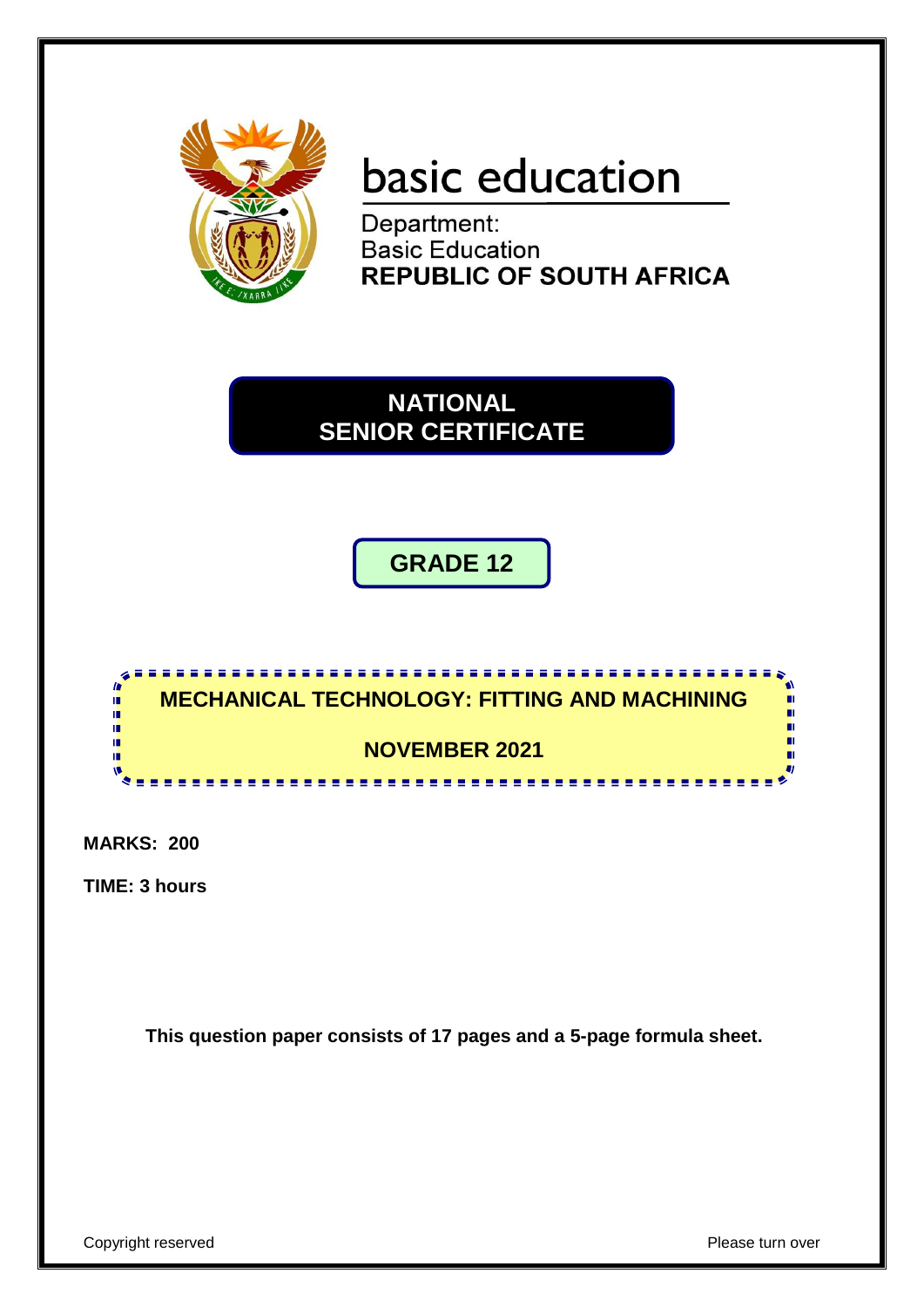### **INSTRUCTIONS AND INFORMATION**

- 1. Write your centre number and examination number in the spaces provided on the ANSWER BOOK.
- 2. Read ALL the questions carefully.
- 3. Answer ALL the questions.
- 4. Number the answers correctly according to the numbering system used in this question paper.
- 5. Start EACH question on a NEW page.
- 6. Show ALL calculations and units. Round off final answers to TWO decimal places.
- 7. Candidates may use non-programmable scientific calculators and drawing instruments.
- 8. The value of gravitational acceleration should be taken as 10 m/s<sup>2</sup>.
- 9. All dimensions are in millimetres, unless stated otherwise in the question.
- 10. Write neatly and legibly.
- 11. A formula sheet is attached at the end of the question paper.
- 12. Use the criteria below to assist you in managing your time.

| <b>QUESTION</b> | <b>CONTENT</b>                             | <b>MARKS</b> | <b>TIME IN MINUTES</b> |
|-----------------|--------------------------------------------|--------------|------------------------|
|                 | <b>GENERIC</b>                             |              |                        |
|                 | Multiple-choice questions                  | 6            | 6                      |
| 2               | Safety                                     | 10           | 10                     |
| 3               | <b>Materials</b>                           | 14           | 14                     |
|                 | <b>SPECIFIC</b>                            |              |                        |
| 4               | Multiple-choice questions                  | 14           | 10                     |
| 5               | Terminology (Lathe and Milling Machine)    | 18           | 20                     |
| 6               | Terminology (Indexing)                     | 28           | 25                     |
|                 | <b>Tools and Equipment</b>                 | 13           | 10                     |
| 8               | Forces                                     | 33           | 33                     |
| 9               | Maintenance                                | 18           | 12                     |
| 10              | Joining Methods                            | 18           | 12                     |
| 11              | <b>Systems and Control (Drive Systems)</b> | 28           | 28                     |
|                 | <b>TOTAL</b>                               | 200          | 180                    |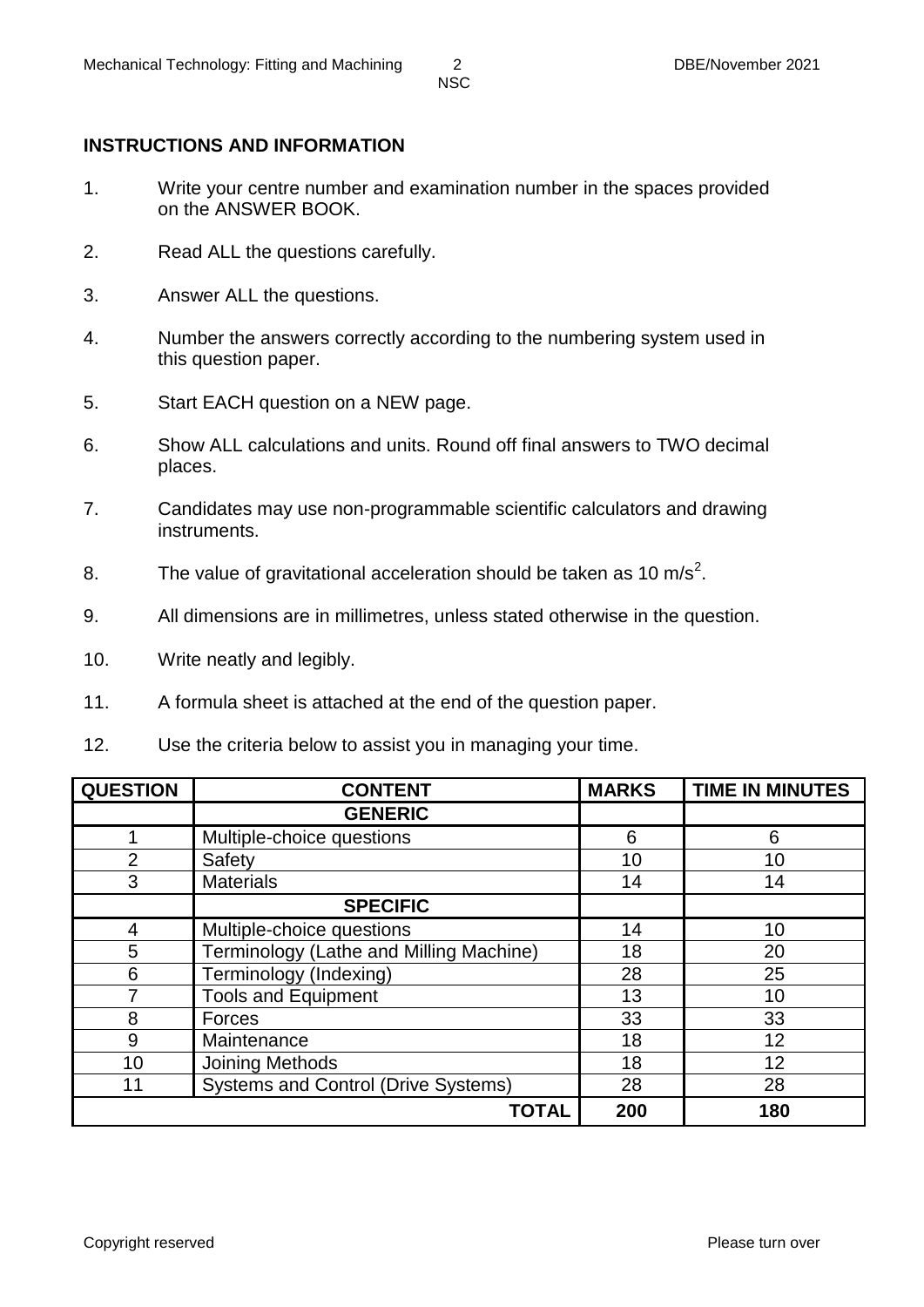### **QUESTION 1: MULTIPLE-CHOICE QUESTIONS (GENERIC)**

Various options are provided as possible answers to the following questions. Choose the answer and write only the letter (A–D) next to the question numbers (1.1 to 1.6) in your ANSWER BOOK, e.g. 1.7 E.

| 1.1 | What is the code of good practice for HIV/Aids and employment? |
|-----|----------------------------------------------------------------|
|     |                                                                |

- A Persons with HIV/Aids must use separate dining halls.
- B The Act contains common guidelines on how employers and employees should respond to HIV/Aids in the workplace.
- $\mathcal{C}$ The Act contains guidelines on how much work an employee is supposed to do.
- D<sub>1</sub> It contains the daily working hours of employees. (1)
	-
- 1.2 Which ONE of the following types of personal protective equipment (PPE) is required when working in a workshop with Covid-19 regulations?
	- A Mask
	- B **Sunglasses**
	- C Welding helmet
	- D. Clear goggles (1) (1)

#### 1.3 The … is responsible for the provision of safety gear in the workshop.

- A employees
- B cleaning staff
- $\mathbf C$ foreman
- D. employer (1)
- 1.4 Which ONE of the following describes the reaction of mild steel when it is cut on a machine?
	- A Cuts easily; black crumbly chips
	- B Hard to cut; cuttings break in sharp chips
	- C Cuts easily; curly chips
	- D<sub>1</sub> Hard to cut (1)

#### 1.5 The purpose of hardening steel is to …

- A resist wear.
- B relieve strain.
- $\mathcal{C}$ increase softness.
- D. quench the material. (1)
- 1.6 Which process follows on from hardening?
	- A Normalising
	- B Annealing
	- $\mathcal{C}$ **Tempering**
	- D Case hardening (1) (1)

**[6]**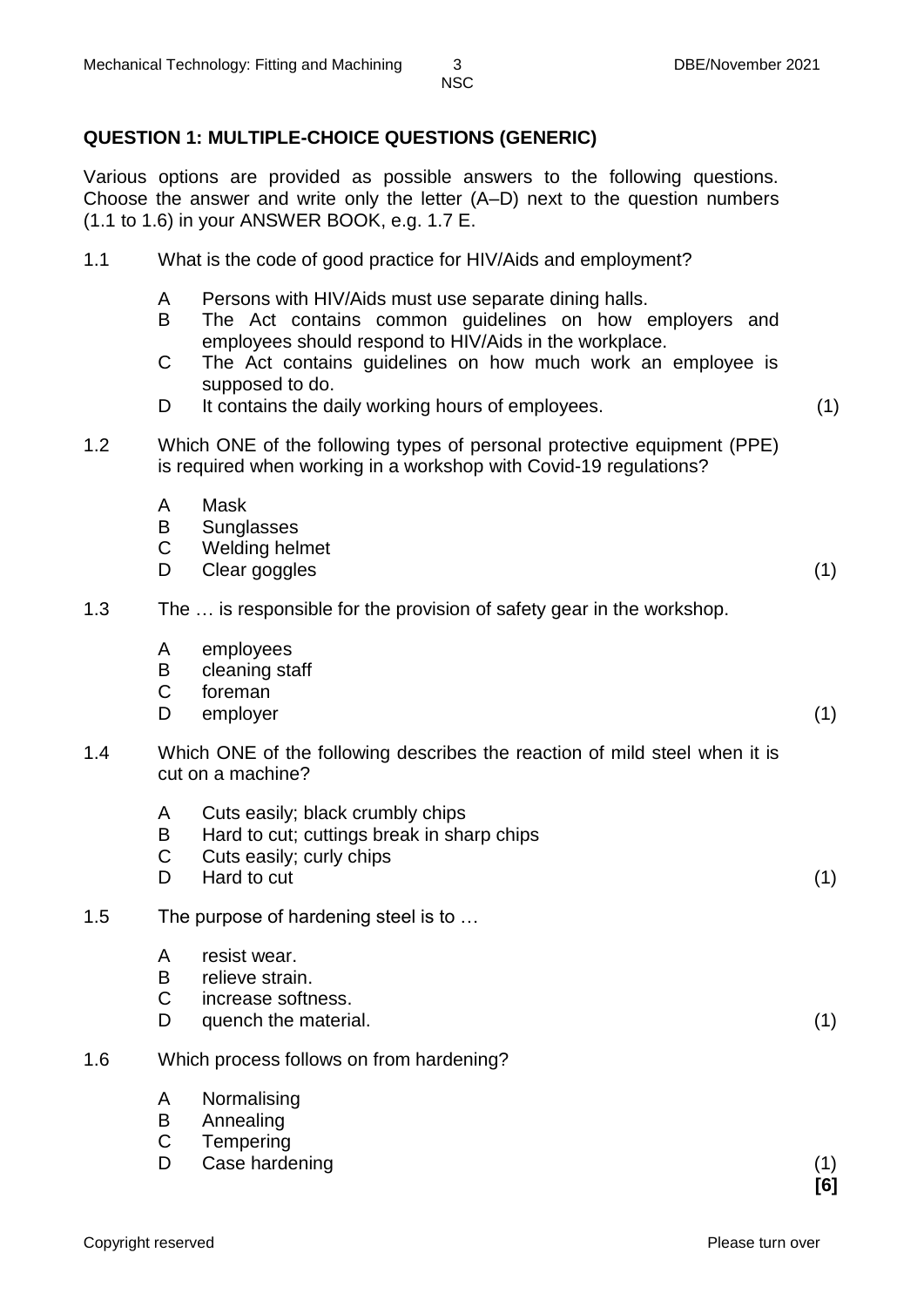### **QUESTION 2: SAFETY (GENERIC)**

| 2.1 | Explain TWO first-aid measures to consider when treating an open wound.                                        | (2) |
|-----|----------------------------------------------------------------------------------------------------------------|-----|
| 2.2 | State TWO safety precautions that must be adhered to after the surface<br>grinder has been switched on.        | (2) |
| 2.3 | Give ONE reason why the pressure gauge of a hydraulic press must be<br>calibrated frequently.                  | (1) |
| 2.4 | Which TWO hazards are prevented by the finger protectors fitted to power-<br>driven guillotines?               | (2) |
| 2.5 | State TWO safety measures to be considered before gas welding or flame<br>cutting operations can be performed. | (2) |

2.6 Which type of workshop layout is shown in FIGURE 2.6 below?

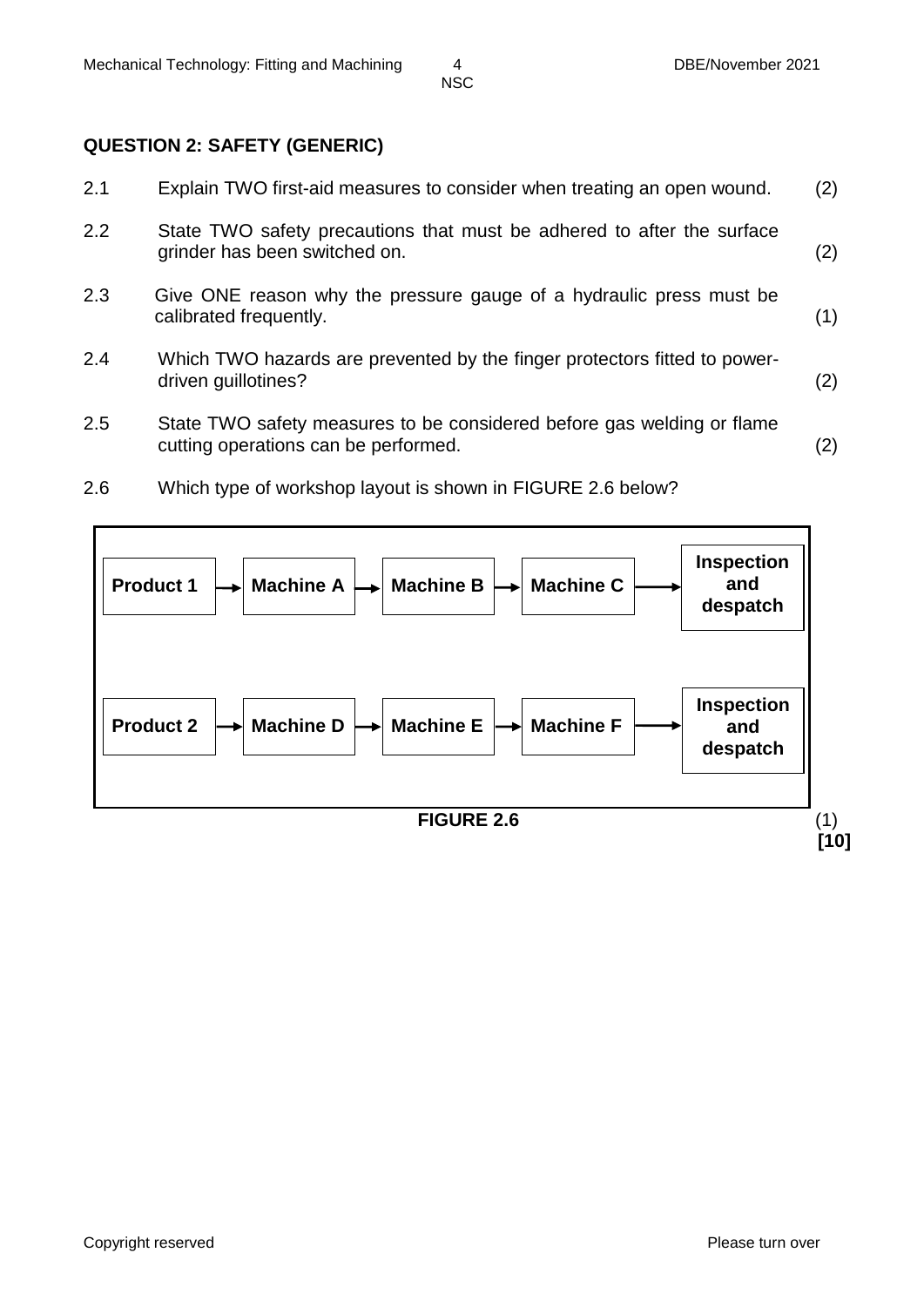# **QUESTION 3: MATERIALS (GENERIC)**

3.1 Describe the filing process as easy or difficult when conducting a file test for hardness on the following materials:

| 3.1.1 | Cast steel |  |
|-------|------------|--|
|       |            |  |

- 3.1.2 Mild steel (1)
- 3.1.3 High-speed steel (1)
- 3.2 FIGURE 3.2 below shows the annealing process during heat treatment. Label components **A**–**C**.



**FIGURE 3.2** (3)

| 3.3 | Describe how a bending test is conducted to determine the properties in a<br>test metal. | (3)         |
|-----|------------------------------------------------------------------------------------------|-------------|
| 3.4 | State the purpose of case hardening of steel.                                            | (2)         |
| 3.5 | Name THREE types of quenching media that could be used to harden<br>steel.               | (3)<br>[14] |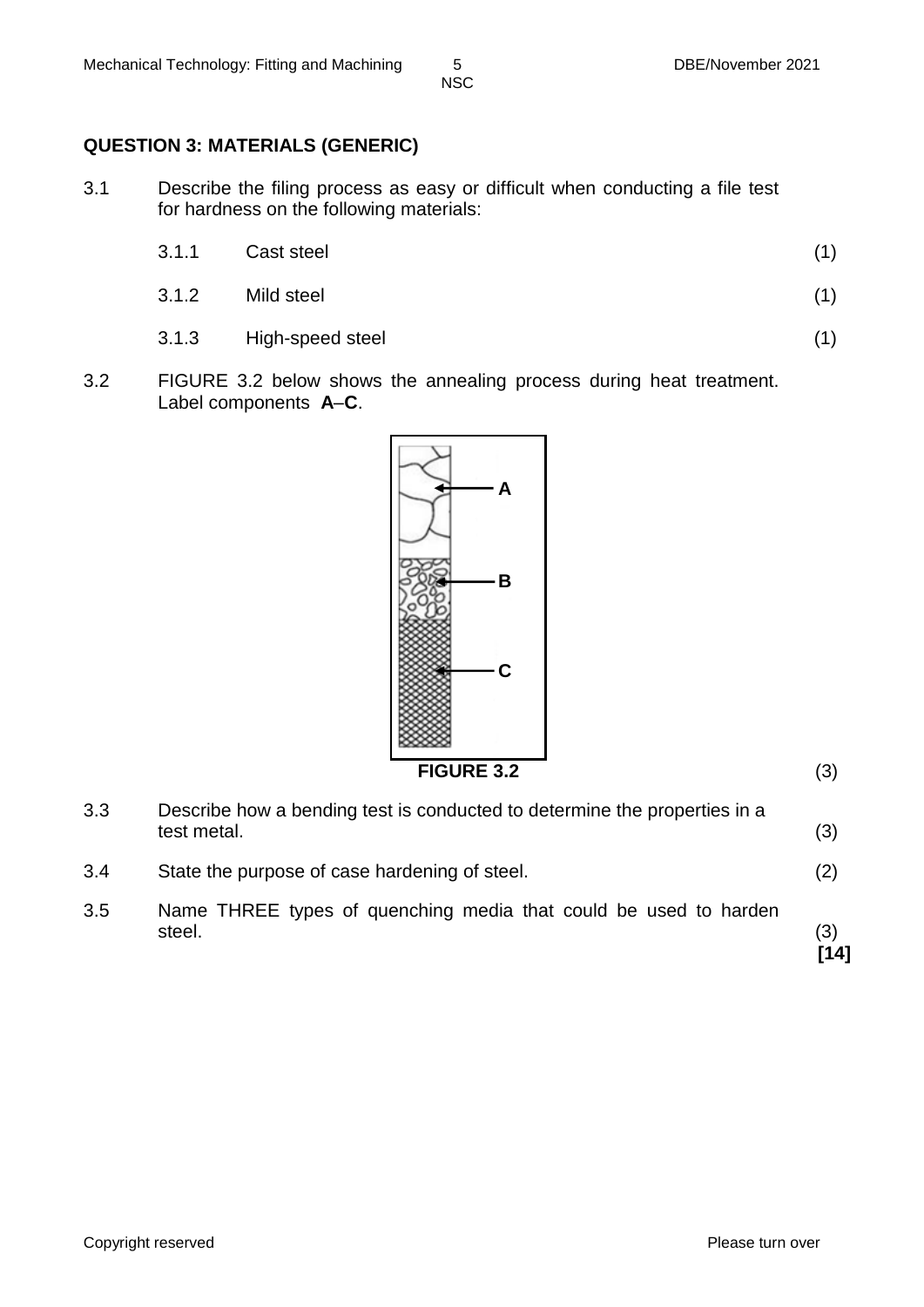# **QUESTION 4: MULTIPLE-CHOICE QUESTIONS (SPECIFIC)**

Various options are provided as possible answers to the following questions. Choose the answer and write only the letter (A–D) next to the question numbers (4.1 to 4.14) in the ANSWER BOOK, e.g. 4.15 E.

4.1 Identify the type of gauge shown in FIGURE 4.1 below. It is used during the setting up of a screw-cutting tool on a centre lathe.



**FIGURE 4.1**

- A Pressure gauge
- B Screw-cutting dial gauge
- $\mathsf{C}$ Thread centre gauge
- D Thread-pitch gauge (1) (1)

- 4.2 What is the maximum angle that the head of the vertical milling machine can be swivelled in the vertical plane?
	- A 30°
	- B 45°
	- C  $60^\circ$
	- $\mathsf{D}$  $90^{\circ}$  (1)

- 4.3 What is the function of the sector arms found on a dividing head?
	- A To enable indexing where fractions of turns is required
	- B Keeping the index plate in place
	- C It breaks the round work piece into a number of equal parts
	- D It disengages the worm shaft from the worm wheel (1)
- 4.4 On which principle does an incremental cutter in a CNC milling machine operate?

Each point influences the …

- A following point.
- B previous point.
- $\mathsf{C}$ immediate point.
- D following and the previous points. (1)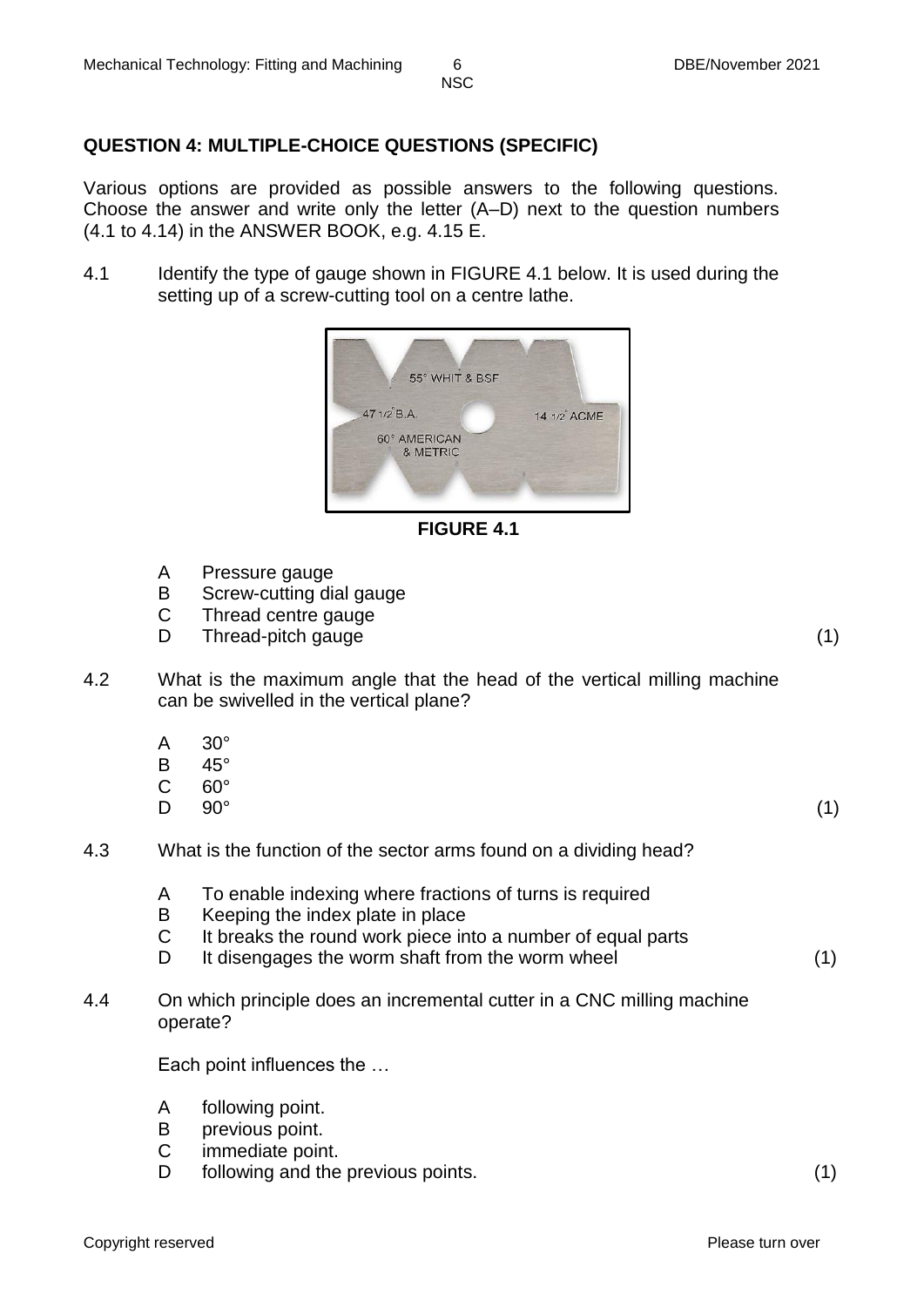- 4.5 Which instrument must be used to measure the indentation made by the carbide ball of the Brinell hardness tester?
	- A Vernier calliper
	- B Steel ruler
	- C Depth micrometer
	- D Microscope (1)
- 4.6 What is the reading on the 0–25 mm screw-thread micrometer in FIGURE 4.6 below?



**FIGURE 4.6**

- A 6,78 mm
- B 6,28 mm
- $\mathcal{C}$ 5,28 mm
- D 5,78 mm (1)

4.7 Describe the type of stress caused in the material as shown in FIGURE 4.7 below.





- A Compressive stress
- B Shearing stress
- C Tensile stress
- D Twisting stress (1)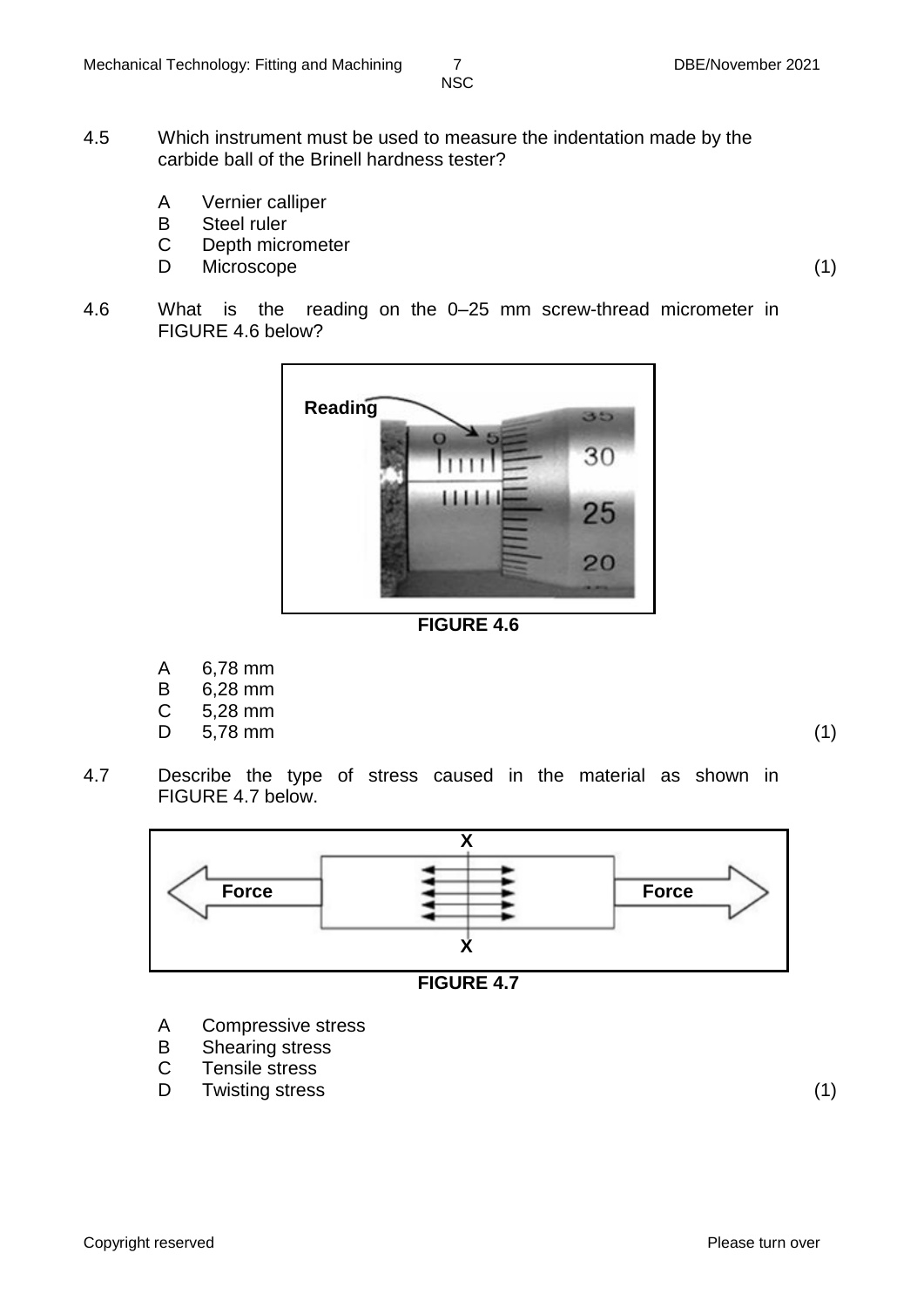4.8 What does the term *shearing stress* mean?

It is a force that exists on a body, if on …

- A the same faces of the section, equal and compressive forces exist.
- B opposite faces of the section, unequal forces exist.
- C opposite faces of the section, equal and opposite parallel forces exist.
- D. faces of the same section, unequal and opposite parallel forces exist. (1)

#### 4.9 Nylon is a ...

- A natural material.
- B synthetic material.
- C thermosetting plastic.
- D material that has high load-bearing strength. (1)

- 4.10 At what temperature is graphite formed in an oven during the manufacturing of carbon fibre?
	- A 100 °C–150 °C
	- R. 200 °C–300 °C
	- C 1 000 °C
	- D.  $2\,500\,^{\circ}\mathrm{C}$  (1)
- 4.11 A single-start screw thread is used on fasteners where …
	- A locking power is required.
	- B minimum holding power is needed.
	- C less force is needed.
	- D. only reduced friction is required. (1)
- 4.12 The helix angle is the angle that the thread makes with a line … to the axis of the screw thread.
	- A 90°
	- B  $60^\circ$
	- C 55°
	- D<sub>1</sub>  $180^{\circ}$  (1)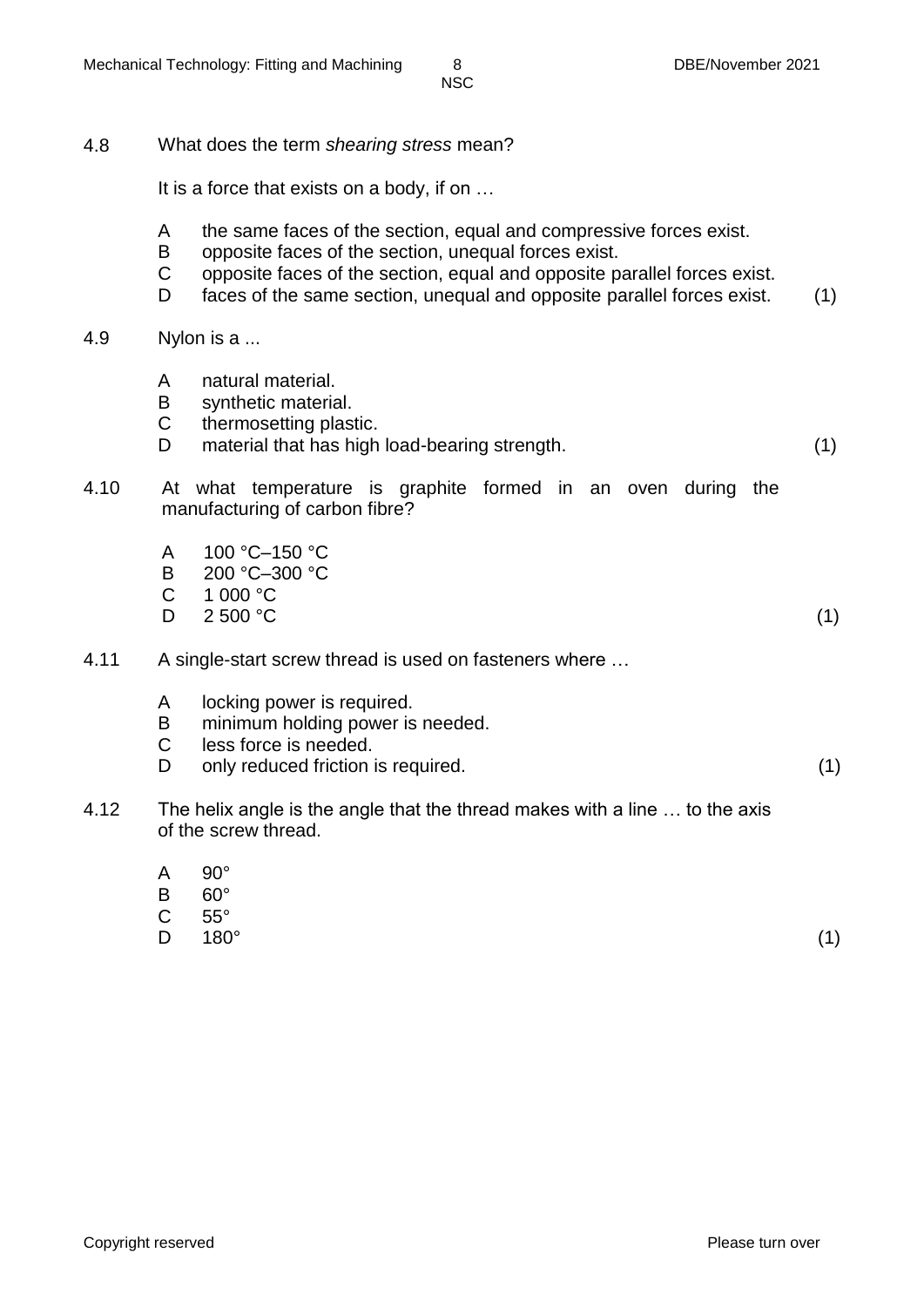4.13 Identify the type of gear shown in FIGURE 4.13 below.



**FIGURE 4.13**

- A Spur gear
- B Helical gear
- C Worm gear
- D Rack gear (1)

4.14 Identify the hydraulic symbol shown in FIGURE 4.14 below:



- A Adjustable flow control gauge
- B Directional control gauge
- C Fixed flow control gauge
- D Pressure gauge (1)

**[14]**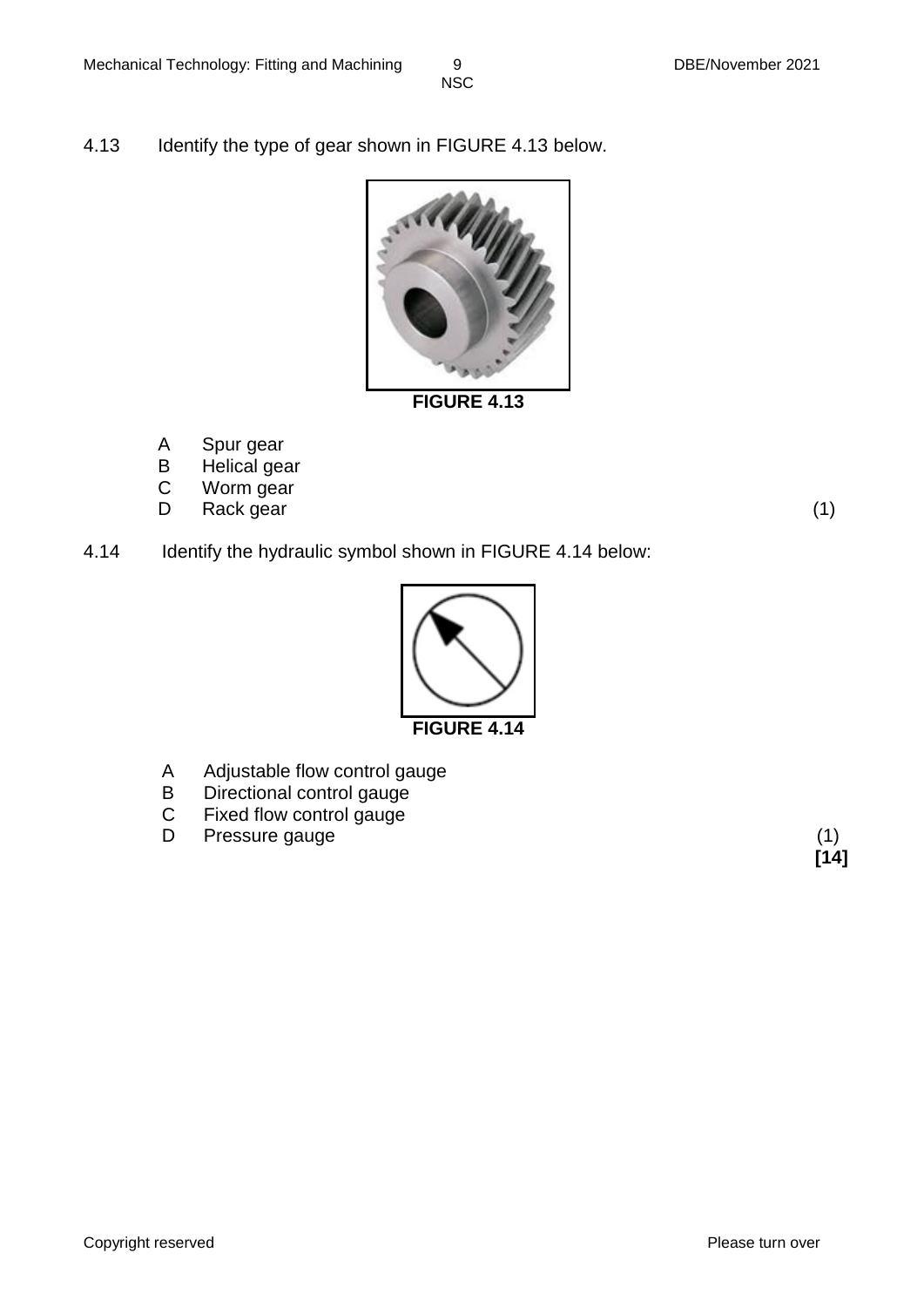### **QUESTION 5: TERMINOLOGY (LATHE AND MILLING MACHINE) (SPECIFIC)**

- 5.1 State TWO advantages of cutting a taper on a lathe machine by using the compound slide method. (2)
- 5.2 FIGURE 5.2 below shows a taper with an included angle of 8°. Answer the questions that follow.





Calculate the following:

| 5.2.1 | The length of the taper |  |
|-------|-------------------------|--|
|       |                         |  |

- 5.2.2 The set-over of the tailstock required to cut the taper (3)
- 5.3 Calculate the following dimensions for a parallel key suitable for a 75 mm diameter shaft that must be used in the driveshaft of a crane:

| 5.4 |       | State TWO disadvantages of down-cut milling. | (2)<br>[18] |
|-----|-------|----------------------------------------------|-------------|
|     | 5.3.3 | Length                                       | (2)         |
|     | 5.3.2 | <b>Thickness</b>                             | (2)         |
|     | 5.3.1 | Width                                        | (2)         |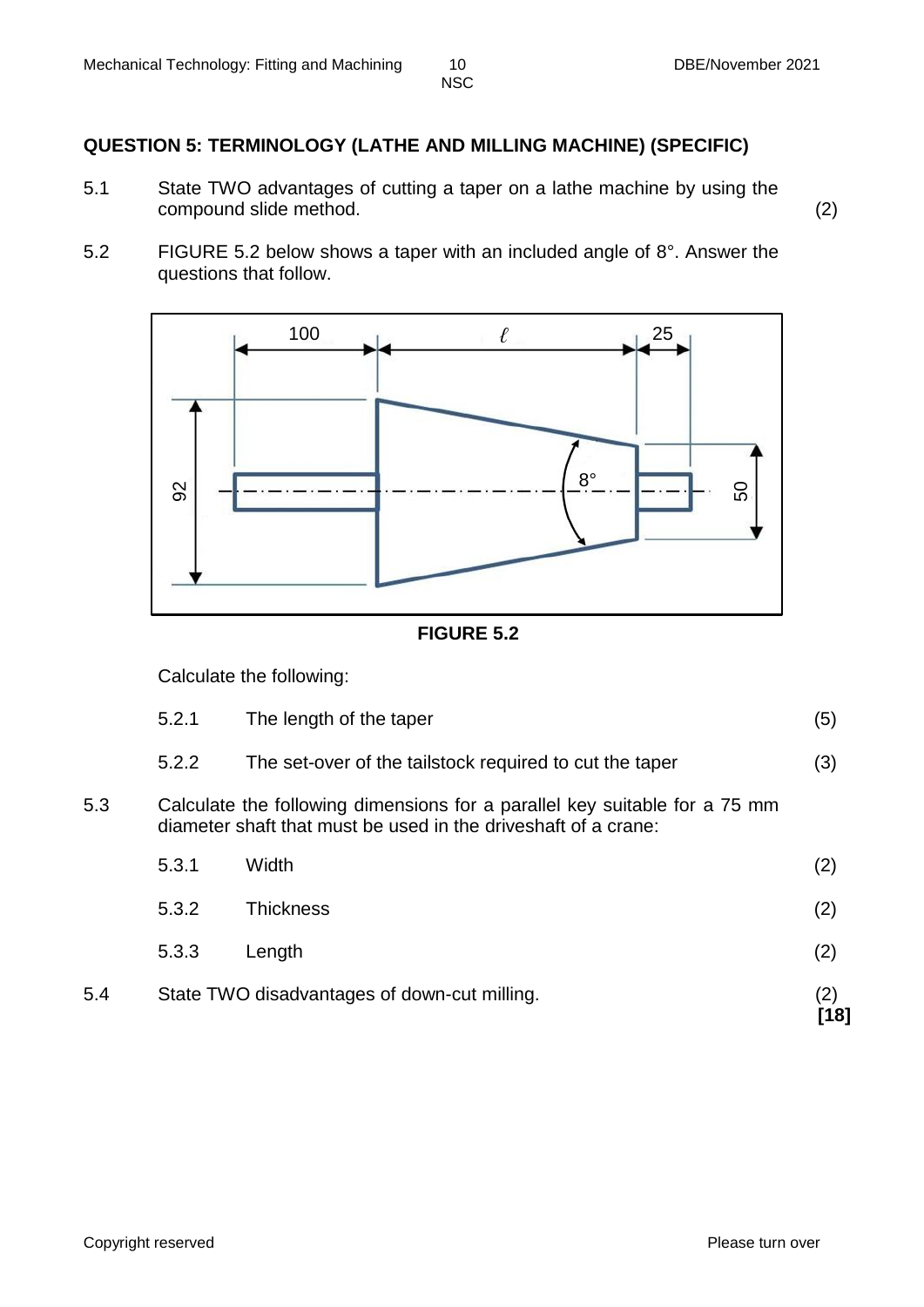# **QUESTION 6: TERMINOLOGY (INDEXING) (SPECIFIC)**

6.1 Pieter is a machinist and is tasked to cut a spur gear with a module of 1,5 and 200 teeth.

Calculate the following:

- 6.1.1 Pitch-circle diameter (2)
- 6.1.2 Dedendum (2)
- 6.1.3 Outside diameter (2)
- 6.1.4 Working depth (2)
- 6.2 FIGURE 6.2 below shows an external dovetail.



### **FIGURE 6.2**

Calculate the following:

- 6.2.1 Maximum width distance of the dovetail (W) (6)
- 6.2.2 Measurement between the precision rollers (m) (6)
- 6.3 Mr Naidoo is required to cut a spur gear with 137 teeth for a client. The dividing head he is using has a ratio of 40 **:** 1.

**HINT:** Use A = 140 divisions for the simple indexing.

- 6.3.1 Calculate the indexing that is needed. (3)
- 6.3.2 Calculate the change gears that are needed. (5)

**[28]**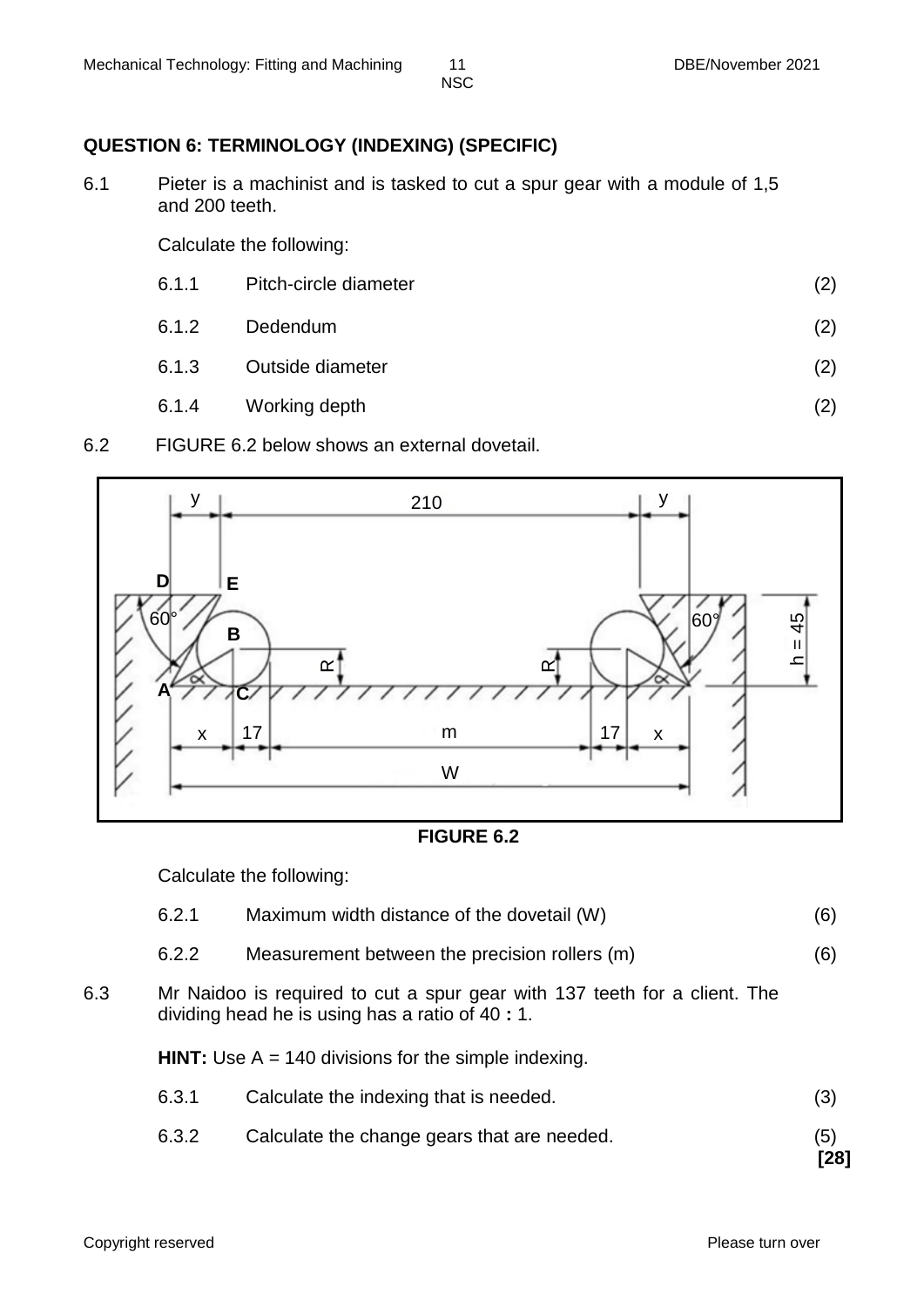# **QUESTION 7: TOOLS AND EQUIPMENT (SPECIFIC)**

7.1 State TWO functions of a moment and force tester. (2) 7.2 Name TWO hardness testers to be used to test the hardness of steel. (2) 7.3 Which precision measuring instrument is used to measure the depth of a hole? (1)

7.4 Identify the type of tester shown in FIGURE 7.4 below.



**FIGURE 7.4** (1)

- 7.5 State THREE ways to measure the hardness of a metal. (3)
- 7.6 Calculate the required height of the screw thread that is needed to manufacture a M16 x 2 bolt.  $(2)$
- 7.7 Name ONE precision measuring instrument that can be used to measure the outside diameter, inside diameter and the depth on a work piece. (1)
- 7.8 Why are interchangeable rods used in depth micrometers? (1) **[13]**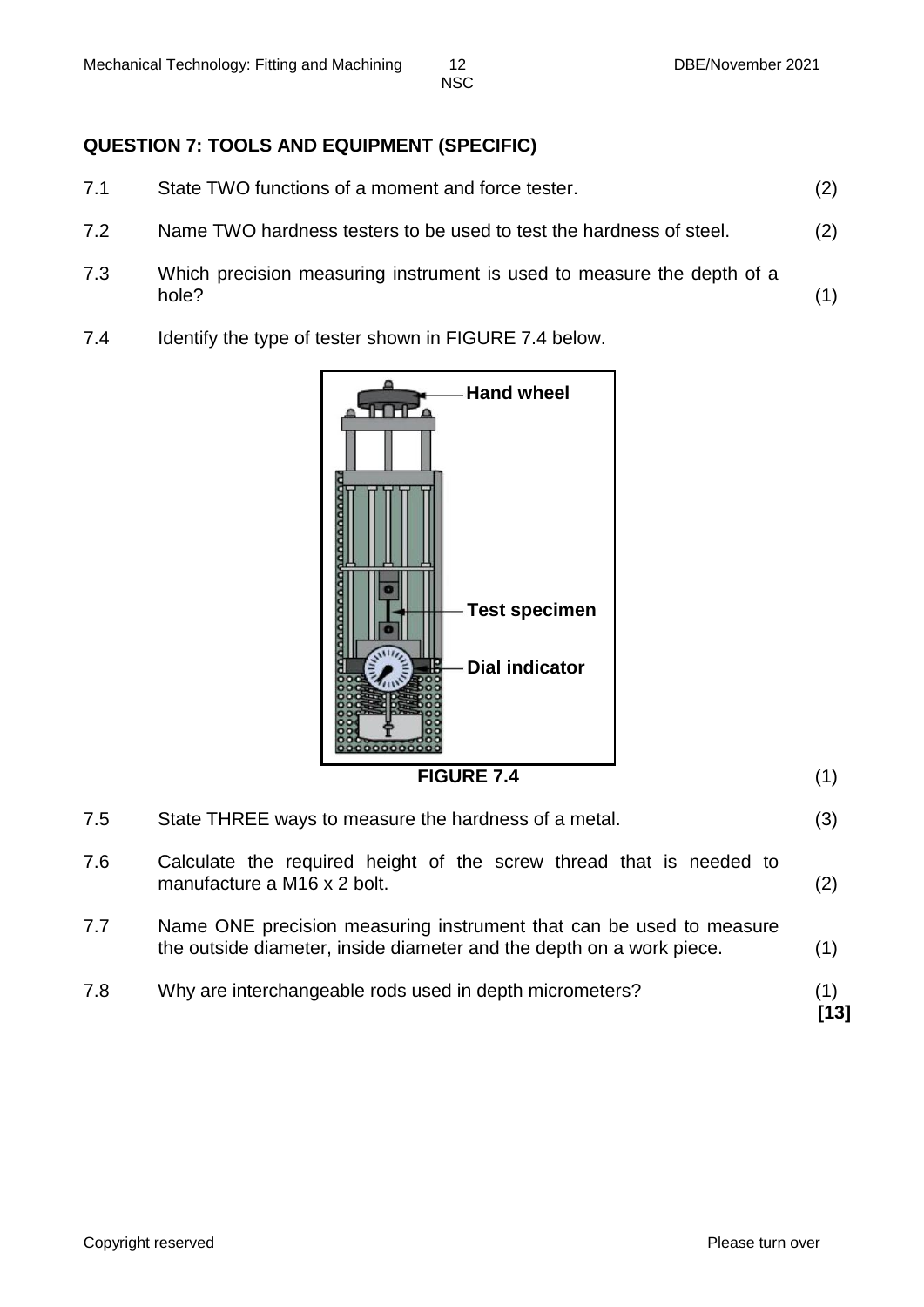### **QUESTION 8: FORCES (SPECIFIC)**

8.1 FIGURE 8.1 below shows a system of four forces acting onto the same point. Make use of calculations to determine the magnitude and direction of the resultant for this system of forces.

> **HINT:** Draw and complete the diagram for the forces shown in FIGURE 8.1. To assist you, show ALL the horizontal and vertical components before you do the calculation.



8.2 FIGURE 8.2 below indicates a uniform beam that is supported by two vertical supports, **A** and **B**. Two vertical point loads and a uniformly distributed load of 16 kN/m are exerted onto the beam.



**FIGURE 8.2**

Calculate the following:

| 8.2.1 | The point load representing the uniformly distributed load | (2) |
|-------|------------------------------------------------------------|-----|
| 8.2.2 | The magnitude of the reaction at support <b>A</b>          | (3) |
| 8.2.3 | The magnitude of the reaction at support <b>B</b>          | (3) |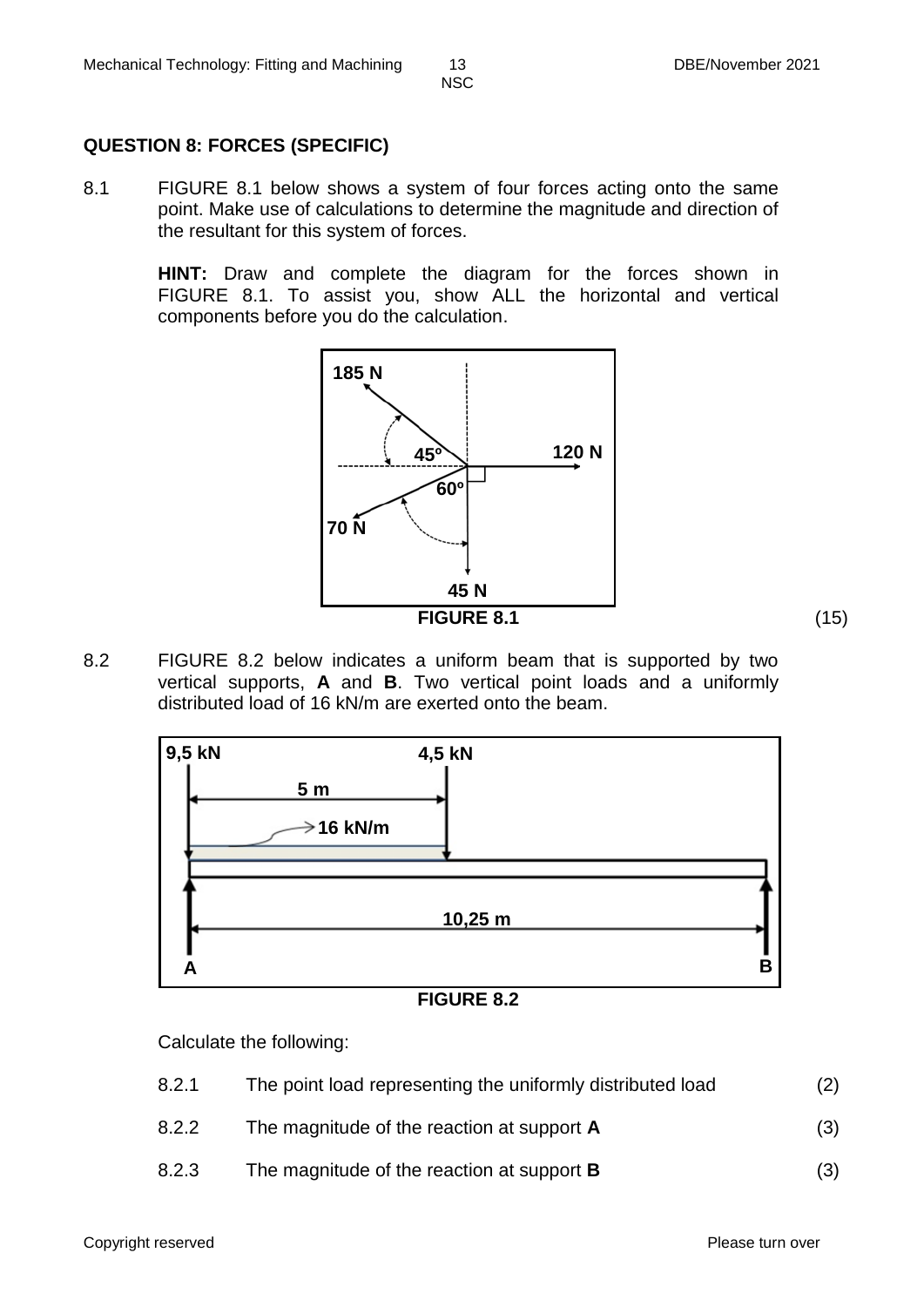- 
- 8.3 A tensile force of 90 kN is applied to a solid mild steel shaft. The resistance area of the shaft is 6,17 x 10<sup>-3</sup>m<sup>2</sup>. After the force was applied on the shaft, the original length changed by a distance of 0,012 mm.

Calculate the following:

| 8.3.1 | The stress in the material in MPa                                             | (2)         |
|-------|-------------------------------------------------------------------------------|-------------|
| 8.3.2 | The diameter of the mild steel shaft in mm                                    | (5)         |
| 8.3.3 | The original length of the shaft in mm if the strain is $1,64 \times 10^{-3}$ | (3)<br>[33] |

# **QUESTION 9: MAINTENANCE (SPECIFIC)**

| 9.1 |             | Preventative maintenance of mechanical drive systems is divided into two<br>subgroups. Name the TWO subgroups. | (2)         |
|-----|-------------|----------------------------------------------------------------------------------------------------------------|-------------|
| 9.2 |             | State THREE preventative maintenance procedures to ensure that a gear<br>drive performs well.                  | (3)         |
| 9.3 |             | What is the purpose of a jockey pulley used in belt drives?                                                    | (1)         |
| 9.4 |             | State TWO properties of EACH of the following materials:                                                       |             |
|     | 9.4.1       | Teflon                                                                                                         | (2)         |
|     | 9.4.2       | <b>Nylon</b>                                                                                                   | (2)         |
|     | 9.4.3       | Vesconite                                                                                                      | (2)         |
| 9.5 |             | Name ONE product that can be made from the following composites:                                               |             |
|     | 9.5.1       | Polyvinyl chloride (PVC)                                                                                       | (1)         |
|     | 9.5.2       | Glass fibre                                                                                                    | (1)         |
| 9.6 | composites. | Explain the difference between <i>thermoplastic</i> and <i>thermo-hardened</i>                                 | (4)<br>[18] |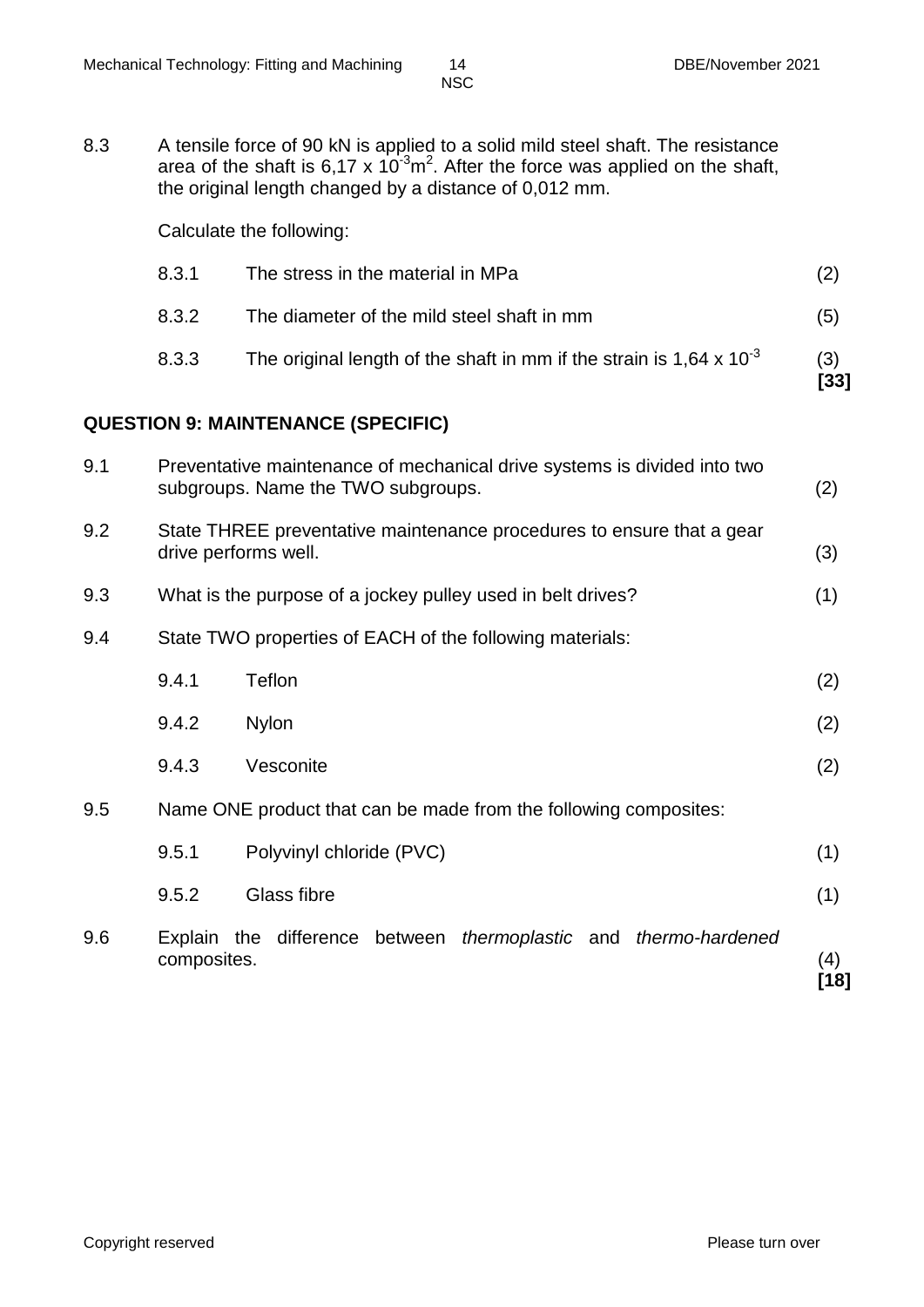# **QUESTION 10: JOINING METHODS (SPECIFIC)**

| 10.1 | workshop.   | Name THREE different screw thread profiles found in the machine                                                                                | (3)           |
|------|-------------|------------------------------------------------------------------------------------------------------------------------------------------------|---------------|
| 10.2 | must be 3°. | A two-start square thread has to be cut on a lathe. The lead of square<br>thread is 36 mm and the crest diameter is 80 mm. The clearance angle |               |
|      |             | Calculate the following:                                                                                                                       |               |
|      | 10.2.1      | Pitch diameter                                                                                                                                 | (4)           |
|      | 10.2.2      | Helix angle                                                                                                                                    | (4)           |
|      | 10.2.3      | Leading angle                                                                                                                                  | (2)           |
|      | 10.2.4      | Following angle                                                                                                                                | (2)           |
| 10.3 |             | State THREE advantages of a bolt with multiple screw threads.                                                                                  | (3)<br>$[18]$ |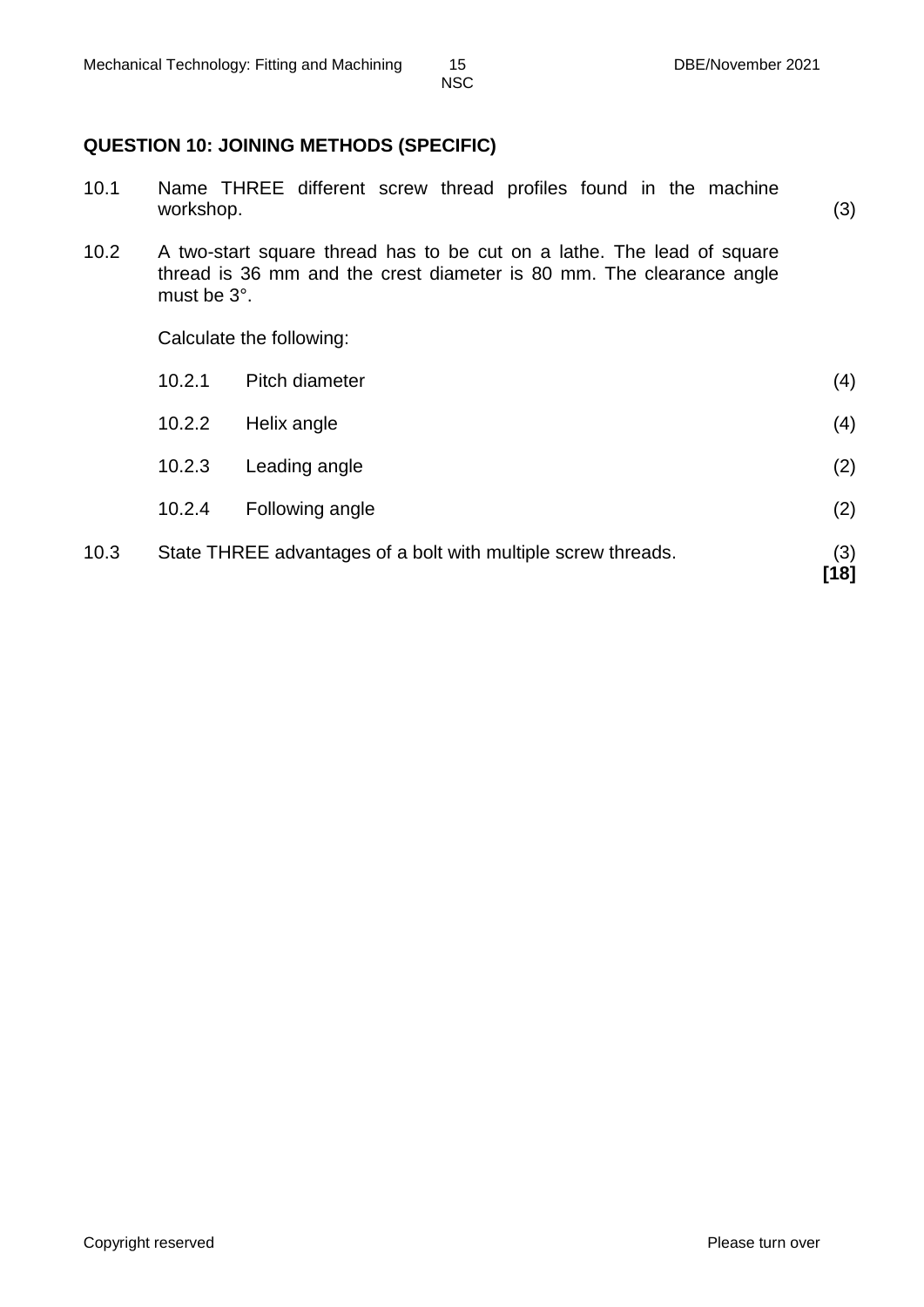### **QUESTION 11: SYSTEMS AND CONTROL (DRIVE SYSTEMS) (SPECIFIC)**

11.1 An artisan was instructed to design a hydraulic system that will be used to press bearings. The force that is exerted onto the plunger is 25 kN. The specifications of the system are shown diagrammatically in FIGURE 11.1 below.



**FIGURE 11.1**

Calculate the following:

|      | 11.1.1 | The fluid pressure in the hydraulic system in MPa                              | (4) |
|------|--------|--------------------------------------------------------------------------------|-----|
|      | 11.1.2 | The magnitude of the force that will be exerted onto the bearing<br>by the ram | (5) |
| 11.2 |        | State ONE function of a hydraulic reservoir.                                   | (1) |
| 11.3 |        | Give TWO reasons why pneumatic systems are very efficient.                     | (2) |
| 11.4 |        | State TWO uses of pneumatic systems.                                           | (2) |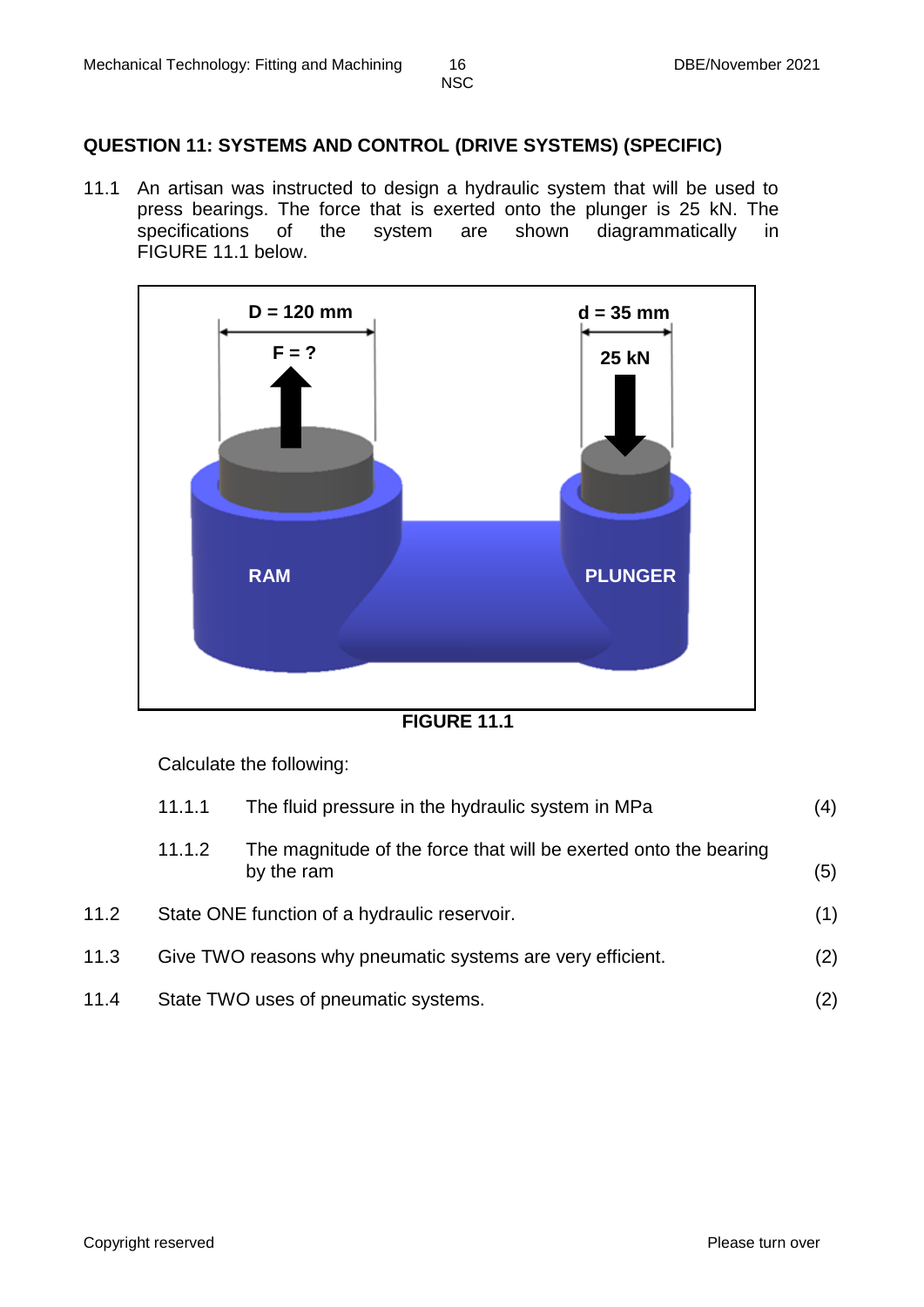11.5 A pulley with a diameter of 800 mm is mounted on a shaft of a washing machine. The washing machine is driven from a pulley with a diameter of 600 mm which rotates at a speed of 7,2 r/s. The tensile force in the tight side of the belt is 300 N. The ratio between the tensile force in the tight side and slack side is 2,5 **:** 1. (Ignore belt thickness.)

Determine the following by means of calculations:

- 11.5.1 The rotational frequency of the pulley on the washing machine in r/s  $(3)$
- 11.5.2 The power that can be transmitted in kW (4)
- 11.6 FIGURE 11.6 below shows a gear drive system. Driver gear **A** on the shaft of the motor has 30 teeth and meshes with gear **B** with 40 teeth on the counter shaft. On the counter shaft is another driver gear, **C**, with 20 teeth that mesh with gear **D** with 60 teeth on the output shaft.



**FIGURE 11.6**

Calculate the following:

11.6.1 The rotation frequency of the output shaft if the motor rotates at 2 300 r/min (4) 11.6.2 The ratio between the input shaft and the output shaft of the system. (3) **[28] TOTAL: 200**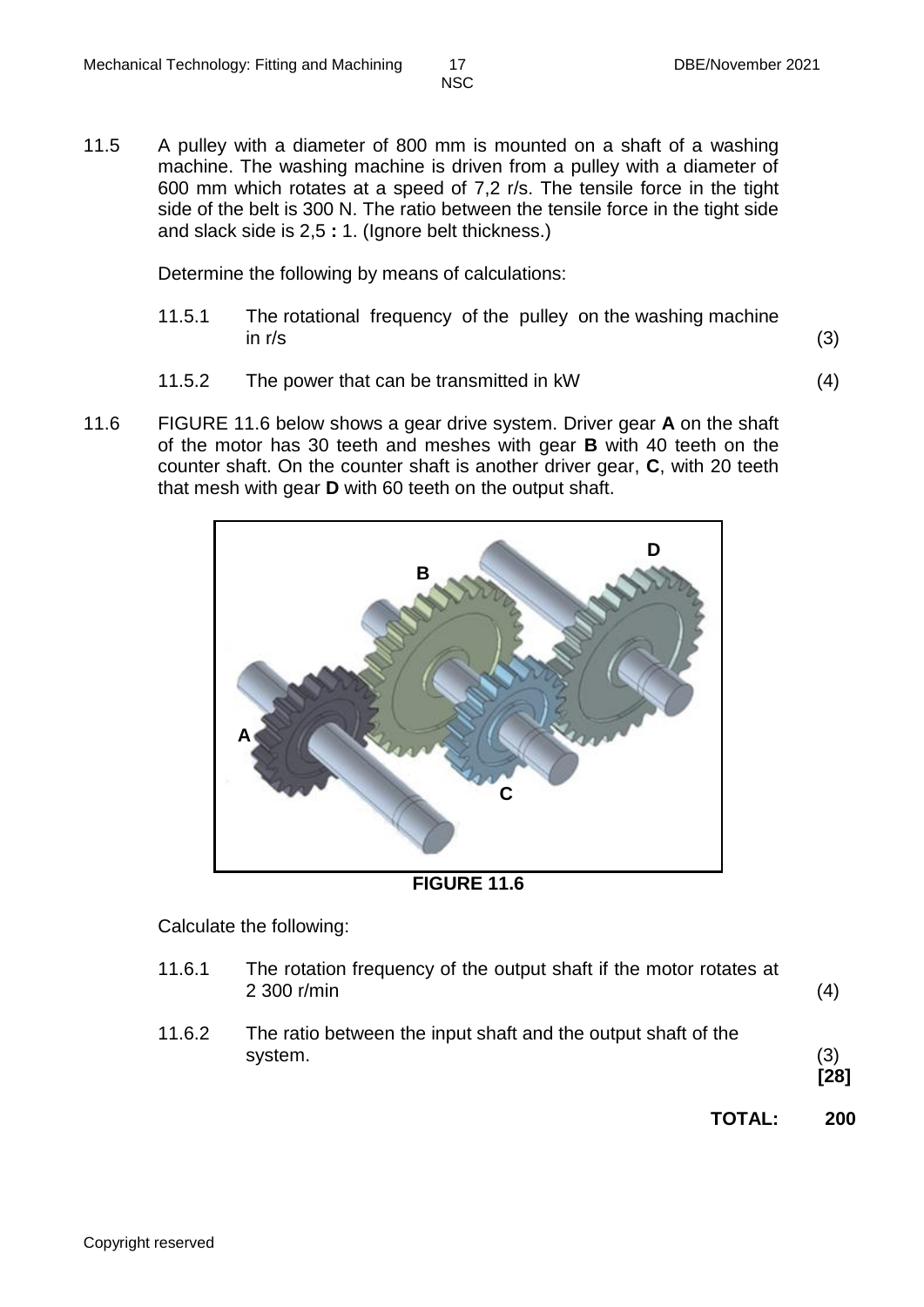### **FORMULA SHEET FOR MECHANICAL TECHNOLOGY: FITTING AND MACHINING**

#### 1. **BELT DRIVES**

Belt speed =  $\frac{\pi DN}{60}$  $1.1$ 

Belt speed =  $\frac{\pi(D+t)\times N}{60}$ (t = belt thickness)  $1.2$ 

 $(A = \text{thickness} \times \text{width})$  $1.3$ Belt mass =  $Area \times Length \times Density$ 

1.4 Speed ratio = 
$$
\frac{\text{Diameter of driven pulley}}{\text{Diameter of driver pulley}}
$$

1.5 Belt length (flat) = 
$$
[(D + d) \times 1, 57] + (2 \times
$$
centre distance)

1.6 Open belt length = 
$$
\frac{\pi(D+d)}{2} + \frac{(D+d)^2}{4c} + 2c
$$

1.7 Crossed belt length = 
$$
\frac{\pi (D + d)}{2} + \frac{(D + d)^2}{4c} + 2c
$$

1.8 Power (P) = 
$$
\frac{(T_1 - T_2)\pi DN}{60}
$$

Where:

- $T_1$  = force in the tight side
- $T<sub>2</sub>$  = force in the slack side
- $T_1 T_2$  = effective tensile force  $(T_e)$

Ratio between tight side and slack side =  $\frac{T_1}{T_2}$ 1.9

1.10 Power (P) = 
$$
\frac{2\pi NT}{60}
$$

1.11 Width = 
$$
\frac{T_1}{\text{Permissible tensile force}}
$$

1.12 
$$
N_{DR} \times D_{DR} = N_{DN} \times D_{DN}
$$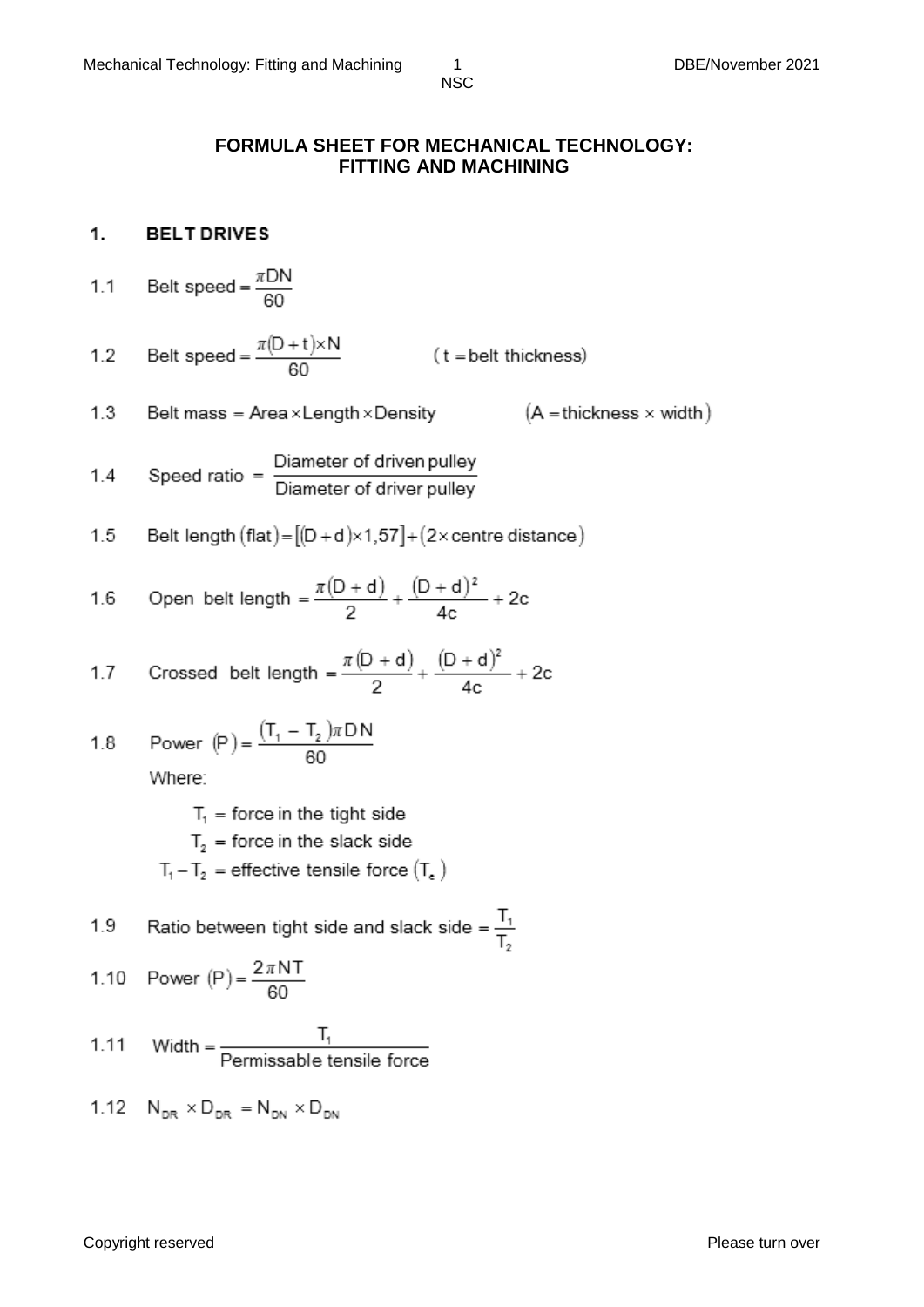#### $\overline{2}$ **STRESS AND STRAIN**

- $A_{\text{shaff}} = \frac{\pi d^2}{4}$  $2.1$
- $A_{pipe} = \frac{\pi (D^2 d^2)}{4}$  $2.2$
- Safety factor =  $\frac{\text{Maximum stress/Break stress}}{\text{Safe working stress}}$  $2.3$
- OR  $\sigma = \frac{F}{A}$ Stress =  $\frac{Force}{Area}$  $2.4$
- OR  $\epsilon = \frac{\Delta L}{I}$ Strain =  $\frac{\text{Change in length}}{\text{Original length}}$  $2.5$
- Young's modulus =  $\frac{\text{Stress}}{\text{Strain}}$ OR  $E = \frac{\sigma}{s}$ 2.6

#### 3. **HYDRAULICS**

- $\text{Pressure} = \frac{\text{Force}}{\text{Area}}$ OR  $P = \frac{F}{A}$  $3.1$
- Volume = Area  $\times$  Stroke length  $(l \text{ or } s)$  $3.2$
- 3.3 Work done = Force  $\times$  Distance
- 3.4  $P_A = P_B$

$$
3.5 \qquad \frac{F_A}{A_A} = \frac{F_B}{A_B}
$$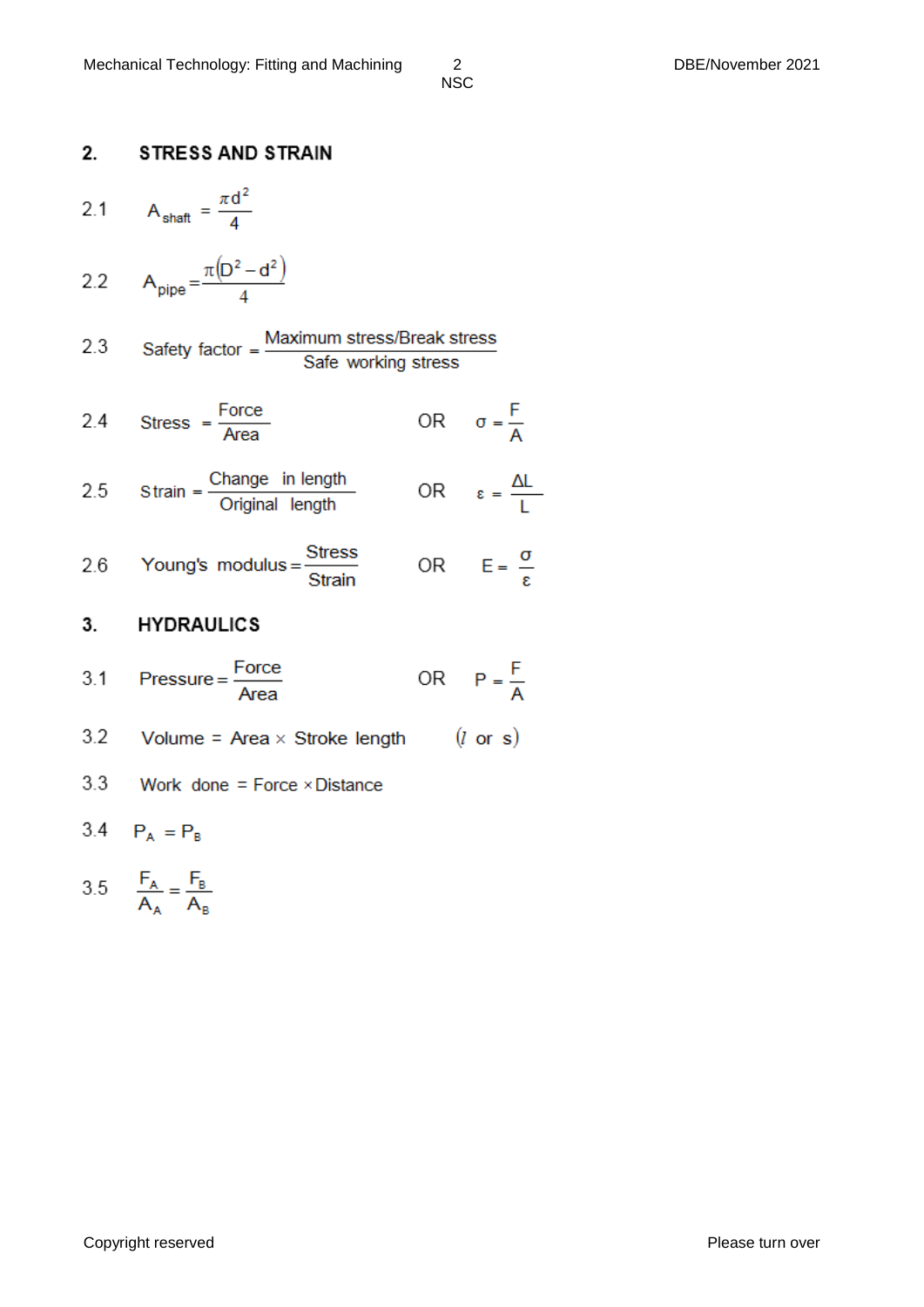#### 4. **GEAR DRIVES**

4.1 Power (P) = 
$$
\frac{2\pi NT}{60}
$$

Gear ratio =  $\frac{Product\ of\ teeth\ on\ driven\ gear}{Product\ of\ teeth\ on\ driver\ gear}$ OR Speed ratio =  $\frac{N_{input}}{N_{output}}$  $4.2$ 

4.3 
$$
\frac{N_{input}}{N_{output}} = \frac{Product\ of\ the\ number\ of\ teeth\ on\ driven\ years}{Product\ of\ the\ number\ of\ teeth\ on\ driver\ years}
$$

4.4 
$$
N_A \times T_A = N_B \times T_B
$$

4.10 Addendum = Module

4.5 Torque =  $Force \times Radius$ 

4.6 Torque transmitted = Gear ratio 
$$
\times
$$
 Input torque

 $m = \frac{PCD}{T}$ Module =  $\frac{\text{Pitch circle diameter}}{\text{Number of teeth}}$  OR  $4.7$ 

4.8 Pitch circle diameter = 
$$
\frac{\text{Circular pitch} \times \text{Number of teeth}}{\pi}
$$
 OR PCD =  $\frac{\text{CP} \times \text{T}}{\pi}$   
4.9 Outside diameter (OD) = PCD + 2(m)

OR.

 $a = m$ 

Dedendum  $(b) = 1,25(m)$ 

Cutting depth  $(h) = 2,25(m)$ 

Clearance  $(c) = 0.25$  (m)

4.9 Outside diameter 
$$
(OD) = PCD + 2(m)
$$

4.11 Dedendum 
$$
(b) = 1,157(m)
$$
 OR

4.12 Cutting depth 
$$
(h) = 2,157(m)
$$
 OR

4.14 Circular pitch (CP) = 
$$
m \times \pi
$$

4.15 Working depth (WD) = 
$$
2 \times m
$$

Copyright reserved **Please** turn over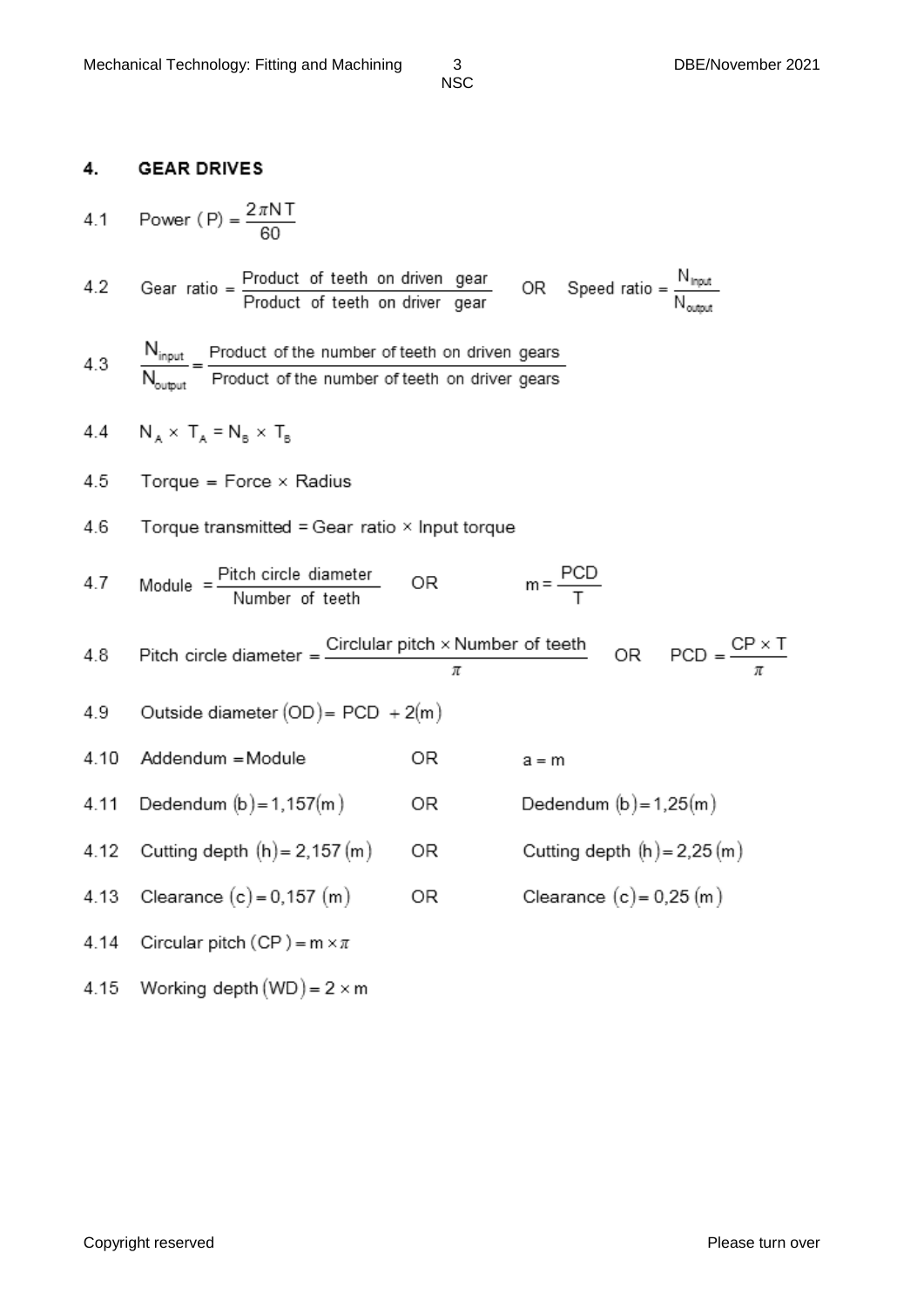#### 5. **PULLEYS**

- $5.1$  $N_{\text{DE}} \times D_{\text{DE}} = N_{\text{DM}} \times D_{\text{DM}}$
- Power (P) =  $\frac{2\pi NT}{60}$  $5.2$
- Velocity ratio =  $\frac{\text{Diameter of driven pulley}}{\text{Diameter of driver pulley}}$ 5.3

#### 6. **KEYWAYS**

- Width of key =  $\frac{\text{Diameter of shaft}}{4}$  $6.1$
- Thickness of key =  $\frac{\text{Diameter of shaft}}{6}$  $6.2$
- 6.3 Length of key =  $1,5 \times$  Diameter of shaft
- 6.4 Standard taper for taper key: 1 in 100 or 1: 100

#### 7. CINCINNATI DIVIDING HEAD TABLE FOR MILLING MACHINE

| <b>Hole circles</b> |        |    |    |    |    |    |    |    |    |    |     |
|---------------------|--------|----|----|----|----|----|----|----|----|----|-----|
| Side 1              | 24     | 25 | 28 | 30 | 34 | 37 | 38 | 39 | 41 | 42 | 43  |
| Side 2              | 46     | 47 | 49 | 51 | 53 | 54 | 57 | 58 | 59 | 62 | 66  |
| Change gears        |        |    |    |    |    |    |    |    |    |    |     |
| Gears               | 24 x 2 | 28 | 32 | 40 | 44 | 48 | 56 | 64 | 72 | 86 | 100 |

 $7.1$ 

Indexing =  $\frac{40}{n}$  (n = number of divisions)

7.2  $\frac{Dr}{Dn} = \frac{A-n}{A} \times \frac{40}{1}$ 

OR

$$
\frac{Dr}{Dn} = \left( A - n \right) \times \frac{40}{A}
$$

Where:

 $A = chosen number of divisions$ 

 $n =$  real number of divisions